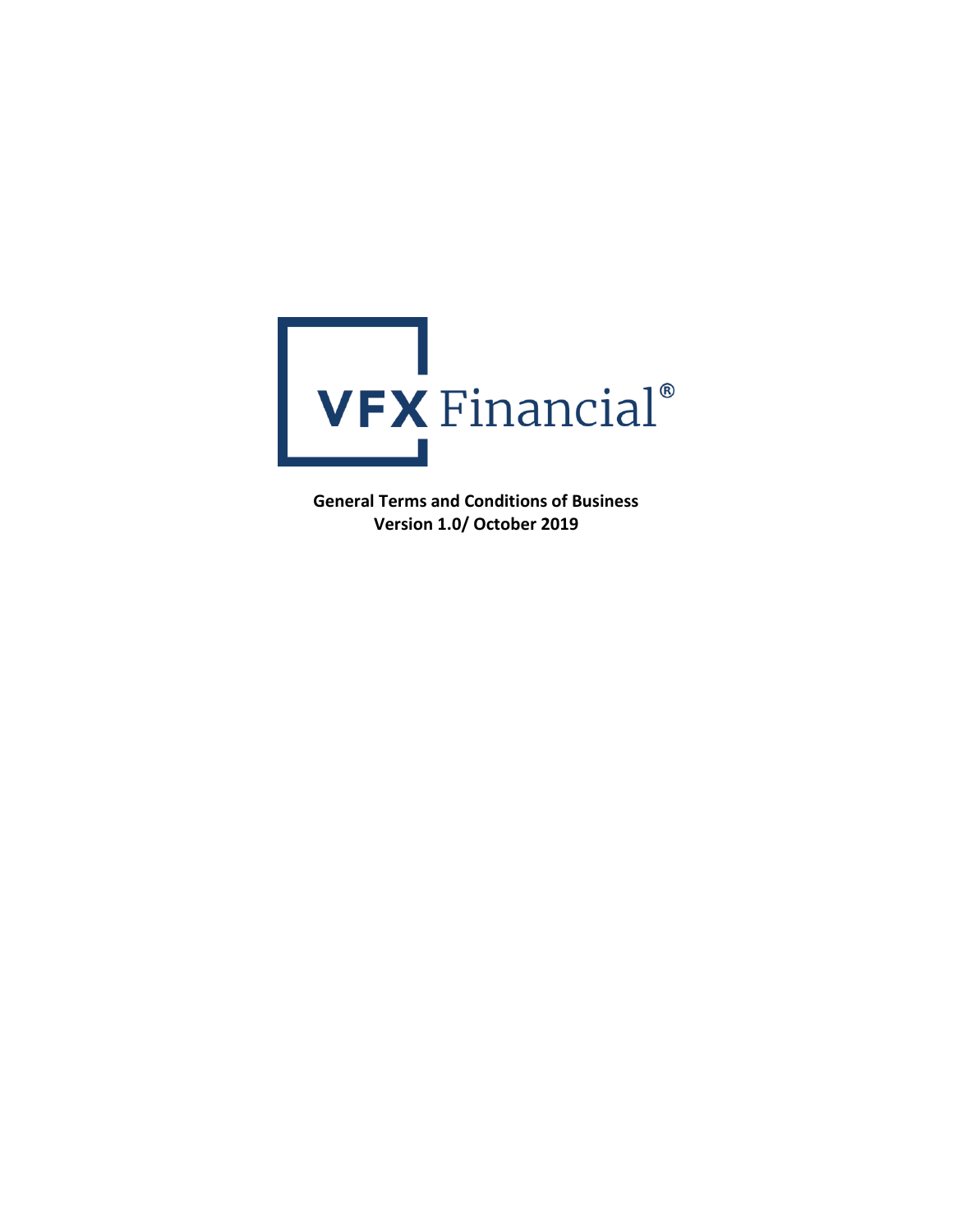# **RECITALS**

"VFX Financial," is a trading name of VFX Global Payments Inc. (VGPI), corporation number 925093-0 / Business number: 807328190RC0001, whose registered office is at 140 Yonge Street, Toronto, Ontario M5C 1X6 (VGPI). VGPI provides facilities for the purchase or sale of currencies for trade, commercial or non-speculative purposes (the "Services"). VGPI does not provide any advice of any kind. In addition to facilities for the purchase and sale of currencies, VGPI provides a fully-integrated money transmission service. VGPI is authorised to provide this service by the the Financial Trades and Reports Analysis Centre (FINTRAC) as a Money Services Business. Registration number M15149166.

The Client wishes to enter into contracts for the purchase and sale of currency with VGPI on the terms and conditions (the "Terms") below.

References to "you" and "yours" are references to the Client. References to "us", "we" and "our" are references to VGPI.

The Client wishes to enter into contracts for the purchase and sale of currency with VGPI on the terms and conditions (the "Terms") below.

References to "you" and "yours" are references to the Client. References to "us", "we" and "our" are references to VGPI.

#### **DEFINITIONS**

In these Terms:

"**Account**" means account(s) held by VGPI in a Client's name, or account(s) held by VGPI where the Client is one of the named account holders and able to access the Services.

"**App**" means the VFX Financial mobile application.

"**Call**" means a request by VGPI to the Client to provide additional amounts (not exceeding the full amount of the Sale Currency) as VGPI may reasonably require on account to cover adverse exchange rate movements between the date of the Contract and the Value Date.

"**Client**" means any individual or corporate entity that wishes to enter into transactions for the purchase and/or sale of currency with VGPI and that has satisfied and completed its registration and onboarding requirements.

"**Client Nominated Account**" means the bank account nominated by VGPI from time to time into which the Sale Currency proceeds will be paid.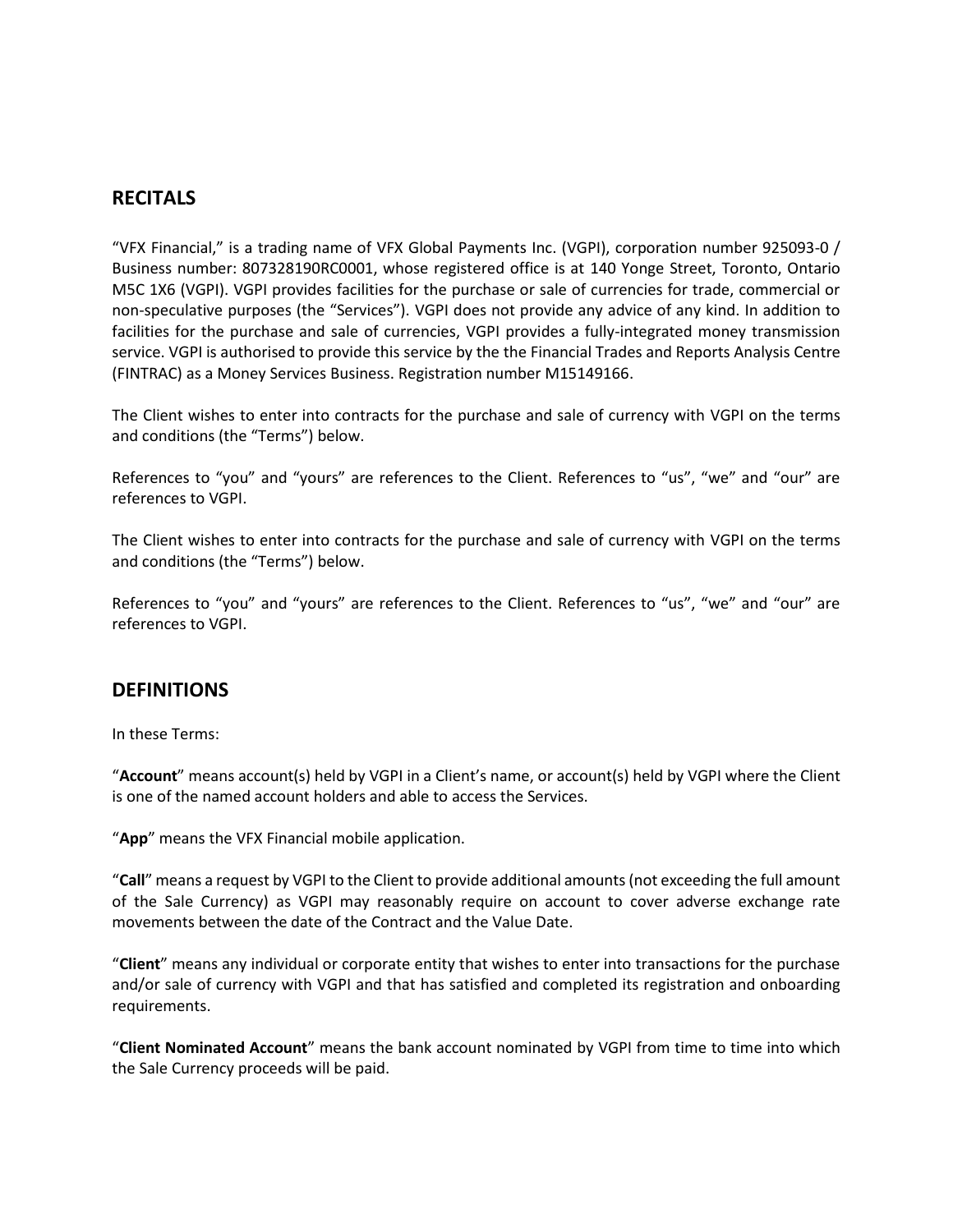"**Contract**" means a contract between VGPI and a Client to provide Services on the terms of this Agreement.

"**Contract Note**" means our written document setting out the details of a Trade that will be sent to the Client following Order Confirmation.

"**Forward Trade**" means a transaction where the Value Date is later than the standard spot delivery date for the currency pair in question.

"**Initial Margin**" means a fixed percentage deposit required for the life of the Forward Trade.

"**Instruction**(**s**)" includes any instruction received by VGPI from or on behalf of a Client, whether to debit, make transfers, cancel and/or set up regular payments (including standing orders and direct debits or any other transaction permitted by the Services).

"**Limit Orders**" means an Order that becomes a firm Order (opening a new position) when a targeted price is reached or exceeded.

"**Margin**" means funds that are held as a security deposit against a forward transaction.

"**Margin Call**" means a demand for further funds to (inter alia) cover possible losses on a forward transaction.

"**Margin Nominated Account**" means the bank account nominated by VGPI from time to time into which the Margin will be paid.

"**Order**" means the Client's oral, electronic or written instruction to VGPI to perform a Trade on the Client's behalf.

"**Order Confirmation**" occurs when VGPI confirm the details of the Order to the Client by telephone, or electronically or in writing.

"**Sale Currency**" means the sums in a designated currency payable by the Client to VGPI in respect of a Trade, including any Margin or Margin Call.

"**Same Day Trade**" means to sell Sale Currency for currency that differs from the Sale Currency by the end of the same Working Day for same day value.

"**Security Code(s)**" means the security codes the Client will use when the Client accesses the Services, such as its online user ID and password.

"**Spot Trade**" means a transaction where the Value Date is the standard delivery date for the currency pair, usually (but not exclusively) 2 Working Days.

"**Stop Loss Order**" means an order that becomes a firm Order (closing an existing position) when a targeted price is reached or exceeded.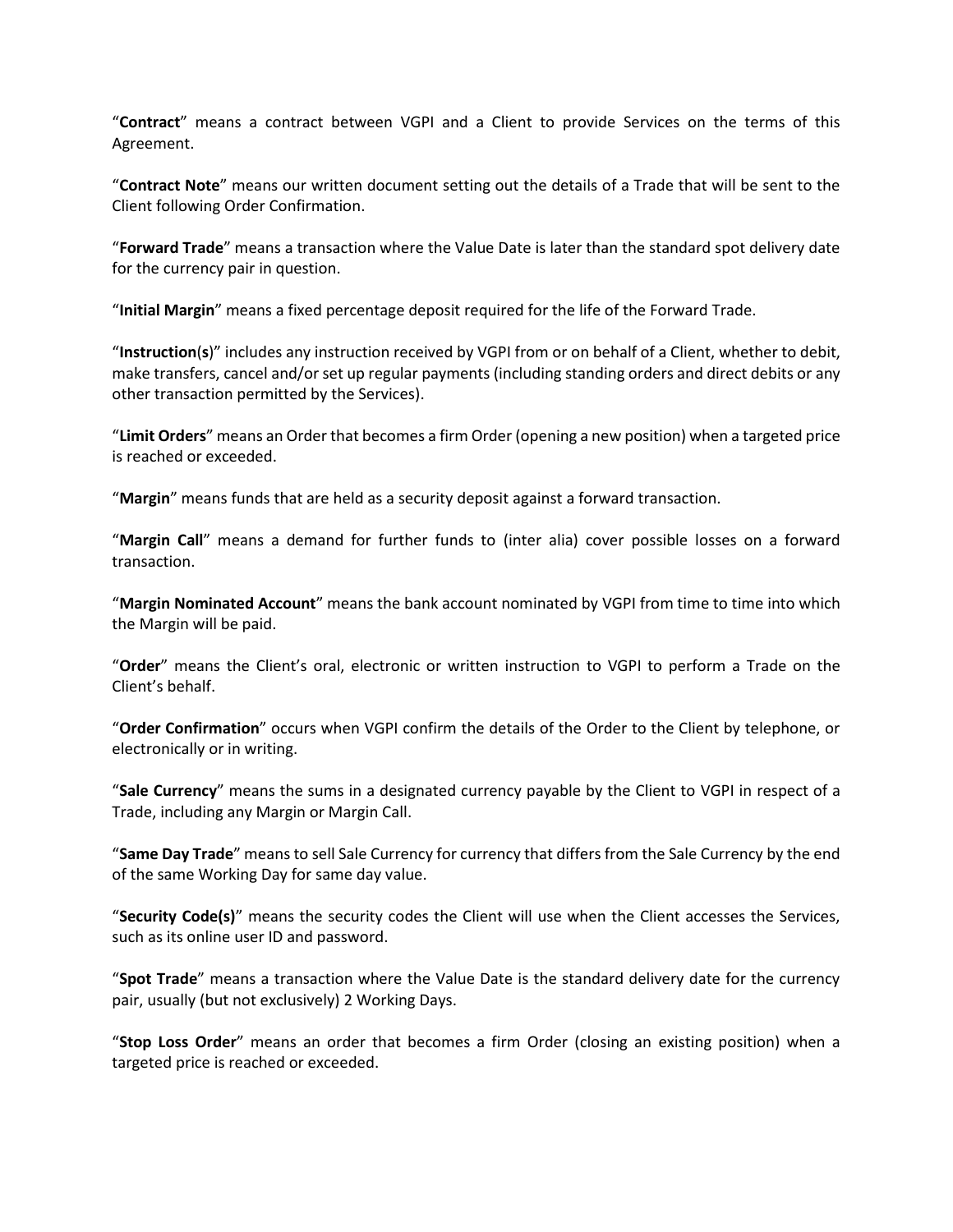"**Trade**" means each transaction to purchase and deliver currency for the Client, including a Forward Trade, a Same Day Trade or a Spot Trade.

"**Value Date**" means the date of delivery into the Nominated Client Account of the currency purchased by the Client.

"**Variation Margin**" means the additional margin required from the Client to cover adverse exchange rate movements relating to existing Forward Trades.

"**Website**" means our website: www.vfxfinancial.ca

"**Working Day**" means a day when the clearing banks in Toronto are open for business, excluding Saturday, Sunday and public holidays.

## **1. SCOPE OF THIS AGREEMENT**

1.1 VGPI will deal with the Client on:

- These Terms;
- The Client's completed mandate and indemnity form; and
- Any additional terms and conditions issued by VGPI,

together referred to as this or the "Agreement".

1.2 The Agreement contains all of the terms on which VGPI will deal with the Client and governs the conduct of the parties in relation to any Order the Client may place, to the exclusion of all other terms and conditions that the Client seeks to impose or incorporate, or which are implied by trade, custom, practice or course of dealing.

## **2. INSTRUCTIONS**

2.1 Under the Proceeds of Crime (Money Laundering) and Terrorist Financing Act (Canada), VGPI cannot accept receipt of funds from third parties unless previously agreed in writing with VGPI.

2.2 The Client may give VGPI instructions [orally, electronically or in writing]. The only persons authorised to give VGPI instructions on your behalf are those notified in writing by the Client to VGPI, as varied from time to time by written notice to VGPI. VGPI shall not be bound by any such variation until VGPI has received it and reserves the right to seek confirmation of that order before being bound by it where VGPI deems this appropriate.

2.2 The Client may give VGPI instructions [orally (on a listed VFX telephone number,) electronically or in writing]. The only persons authorised to give VGPI instructions on your behalf are those notified in writing by the Client to VGPI, as varied from time to time by written notice to VGPI. VGPI shall not be bound by any such variation until VGPI has received it and reserves the right to seek confirmation of that order before being bound by it where VGPI deems this appropriate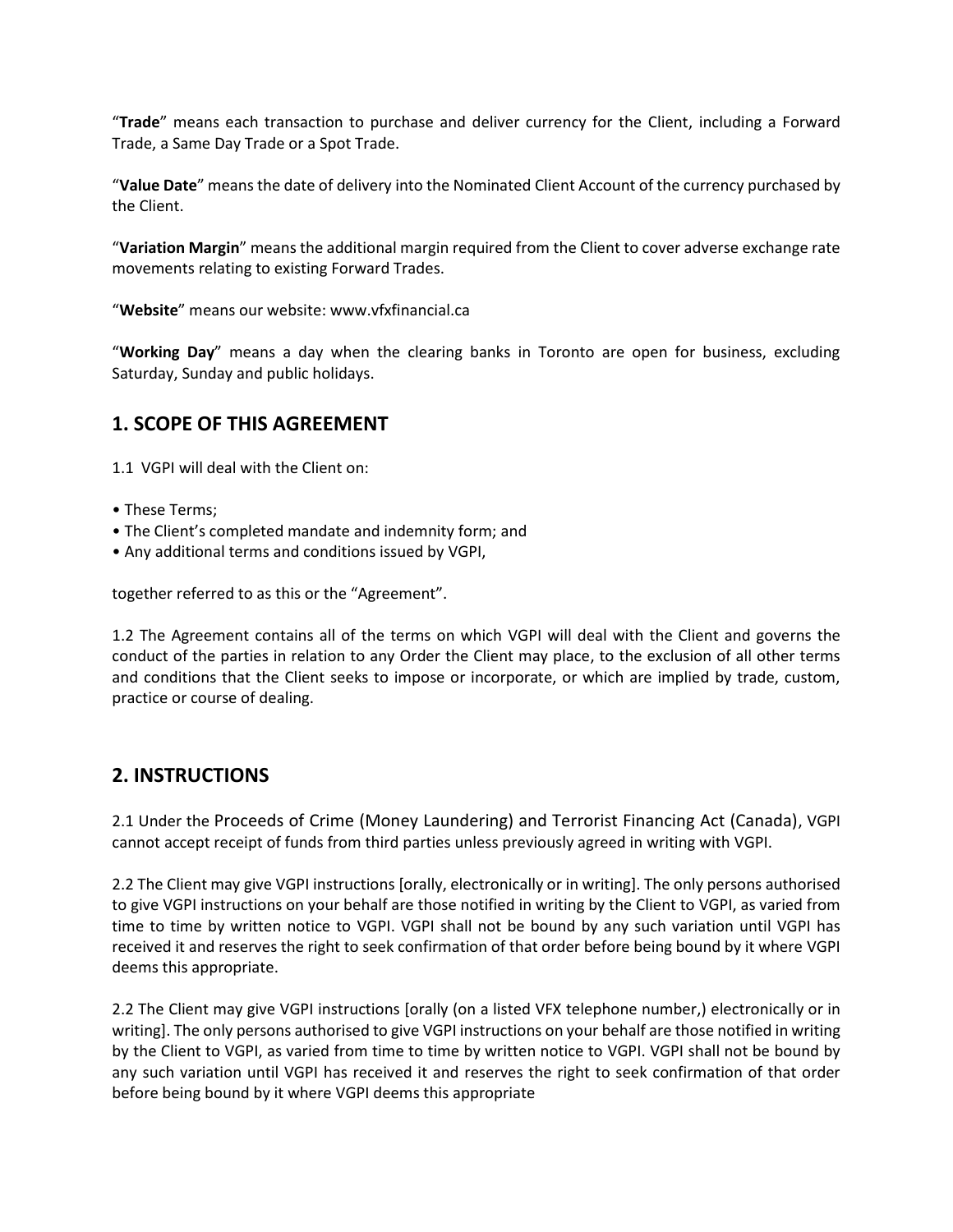2.3 In entering into this Agreement, the Client understands and agrees that:

a) Late arrival of settlement funds may result in a deferred Value Date and/or deferred delivery of the purchased currency;

b) Any forward contracts will be subject to initial and variation (daily) margin requirements. The way in which the Variation Margin is calculated may vary, without notice, subject to prevailing market conditions;

c) VGPI will only accept payment directly from a Client's authorised and approved bank accounts, unless otherwise specified and agreed with VGPI in writing.

2.4 Client Security Codes must only be used in accordance with these Terms as amended from time to time. If your Security Codes have been used in accordance with the Terms, VGPI will be entitled to assume that the Instructions thereby communicated to VGPI have been issued by the Client and that the Client authorises VGPI to accept and act upon those Instructions.

VGPI can refuse to act or delay acting upon any Instructions received if:

- a) VGPI have reasonable grounds for believing that the Client did not send the Instructions; or
- b) The Instructions are not clear (in VGPI's absolute discretion); or
- c) In VGPI's opinion, the Instructions are unlawful.

2.5 VGPI will endeavour to act on the Client's Instructions promptly, once received, but VGPI will not be liable to the Client as a result of any refusal to act or reasonable delay in acting on such Instructions.

Instructions must be made through the completion of the relevant input screens that form part of the Services. It is understood that;

a) The prices displayed by VGPI are an "Invitation to Treat";

b) A Client request to deal on a price is treated as an "Offer";

c) VGPI will choose to accept or reject the "Offer". In accepting an Offer, VGPI indicates its acceptance only by the issuance of a Contract Note;

d) Limit Orders and Stop Loss Orders will not be executed for the Client unless an equal order can be executed in the Interbank FX market by VGPI. All order execution is conducted on a reasonable efforts basis and triggered by tradable prices received from VGPI's designated counterparty/counterparties, and not necessarily at the same prices as published by other suppliers in the FX market at that time;

e) VGPI will not accept any Instructions made through its secure messaging facility which do not relate to the Services or which require VGPI to act at a specified time or value (other than Orders), nor can VGPI take account of any conditions to which an Instruction may be subject;

f) Payments and transfer Instructions will only be processed on a Working Day and are subject to processing by VGPI during business hours in Toronto;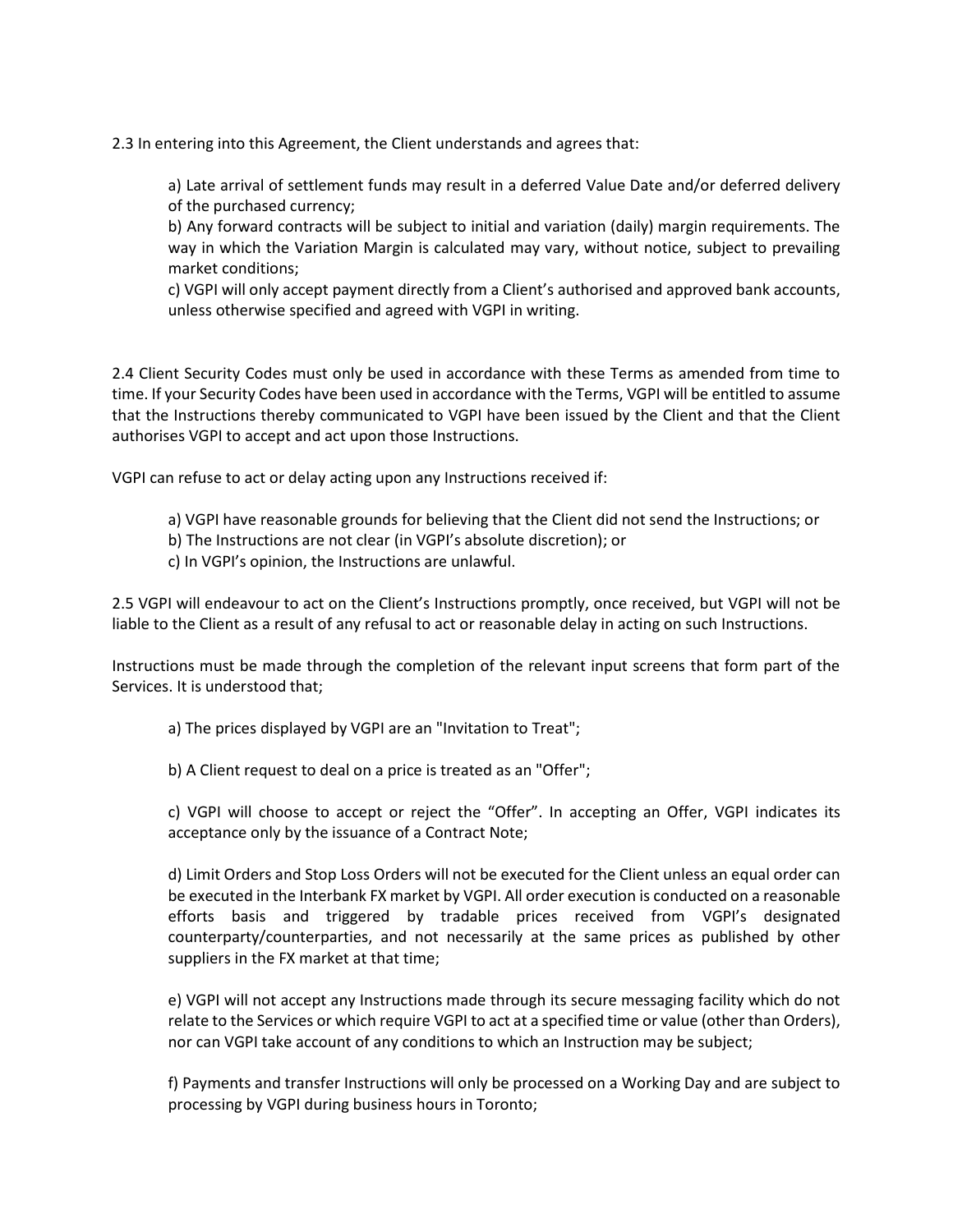g) Instructions can only be cancelled or amended with VGPI's written agreement, before VGPI has acted or otherwise relied upon them;

h) VGPI reserves the right to reject the online user name the Client has chosen if, in its reasonable opinion, it is inappropriate for the Services;

I) VGPI reserves the right to reverse any payment or other step taken in reliance on an Instruction made using the Services when, in its reasonable opinion, the circumstances so require, and the Client will be liable for any charges or losses incurred;

j) Any payments executed in response to an Instruction based on funds that belong to another person but were placed in the Client's account in error shall not amount to or be taken as an acknowledgement by VGPI that those funds belong to that Client. In this event, the Client will be required to repay to VGPI in full the amount in question, on demand. If such a mis-posting occurs, VGPI may reverse the funds in question without recourse to the Client;

k) Receipt of funds will only be accepted from the Client's own named bank account and will be legally and beneficially owned by the Client in full.

## **3. THE SERVICES**

3.1 VGPI will (subject to availability) provide telephone, online and app-based facilities for the Client to buy and sell currency, make payments, and use a MasterCard card linked to the Client's account (subject to availability and signature of a separate agreement).

3.2 VGPI will usually (but not always) issue a Contract Note shortly after accepting the Order. The Contract Note will contain such details as the unique reference number, purchase or sale, the currency and settlement date as well as instructions on how to obtain the details of VGPI's standard settlement instructions.

Once a Contract has been entered into, and whether or not a Contract Note has been issued, it cannot be altered, cancelled or rescinded by the Client without the written consent of VGPI.

3.3 VGPI may at its absolute discretion refuse any Order without giving any reason and without liability for any loss or damage incurred by the Client or any other party.

3.4 VGPI will not transfer to the Client any funds representing the benefit of any fluctuation in currency arising after a Contract has been entered into as this may be outside of the trade and commercial purposes that were intended and may be constructed as being speculative in nature.

3.5 VGPI may request from the Client, from time to time, and the Client will provide, information needed for the purposes of VGPI providing the Services under the Agreement regarding the Client and its business and financial affairs, status and (as applicable) corporate identity, including any information required for compliance with legislation governing money laundering or other matters.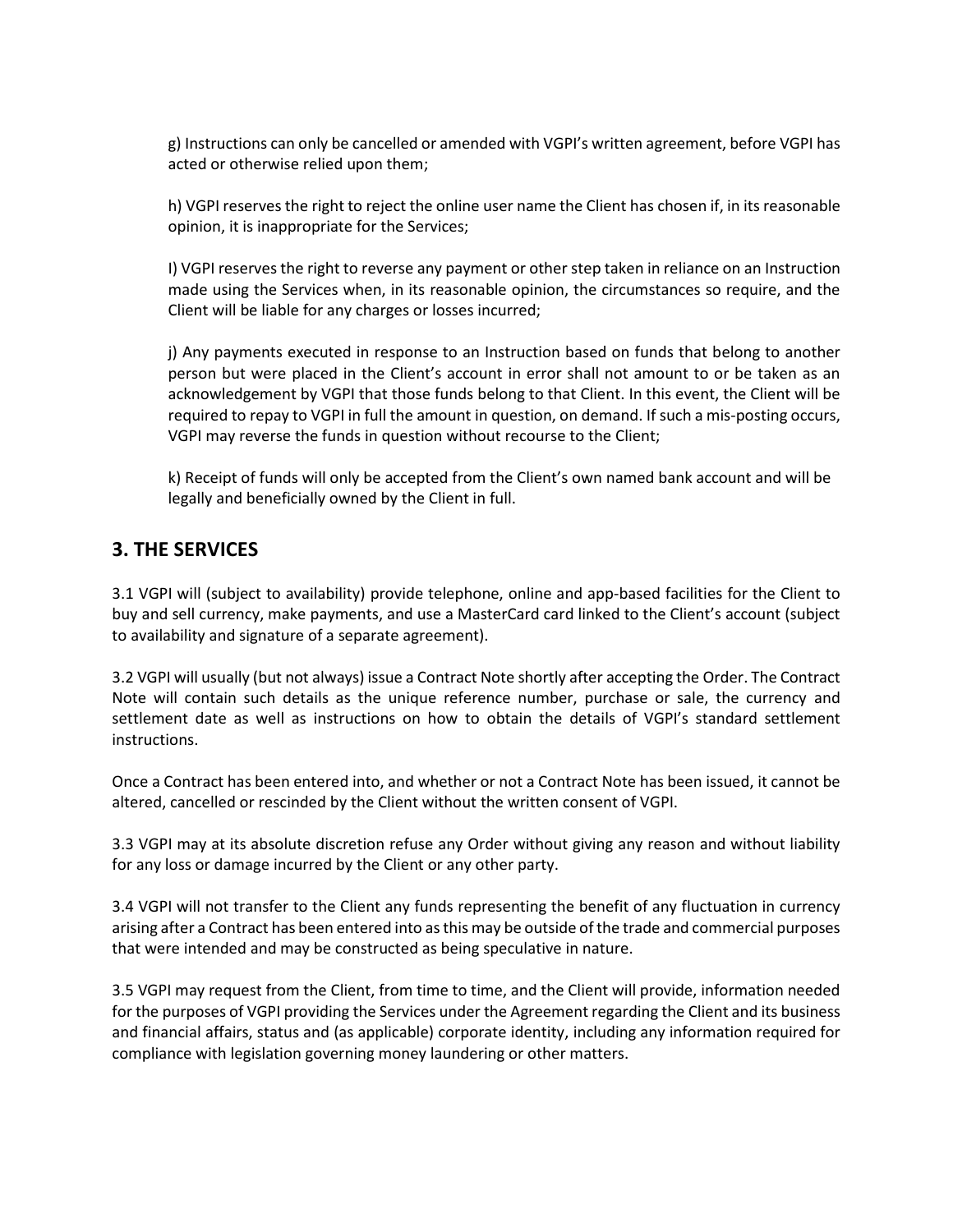3.6 The Client is responsible for ensuring the accuracy of all information and Instructions submitted to VGPI by or on behalf of the Client and must not withhold or omit any information that would render those details false or inaccurate. The Client will notify VGPI immediately if the Client becomes aware of any error or omission.

3.7 The Services may only be used by persons aged 18 years or over or qualifying corporate bodies. Completion of VGPI's application form does not allow the Client an automatic right to the Services. Acceptance for, and continued use of, the Services is subject to VGPI's discretion.

3.8 The Client may need access to the Internet to use the Services and the Client will be responsible for any telephone costs and/or charges made by any Internet services provider. VGPI makes no guarantees as to the speed, resolution or accessibility to the Services via the Internet.

3.9 If the Client is a joint account holder, then all the account holders must sign these Terms.

3.10 The Client must exit any Services when leaving its computer terminal or mobile device unattended and must not allow anyone else to operate the Services on its behalf.

3.11 Use of the Services does not confer any right to the Client to overdraw its account(s).

# **4. SECURITY**

4.1 VGPI will use reasonable endeavorsto monitor and maintain the security of the on-line Services, which will incorporate as a minimum: network firewall provisioning, intrusion detection and periodic vulnerability assessments from officially recognised providers. Likewise, the Client agrees to maintain its network security that conforms to generally accepted industry standards.

4.2 Security Codes are used to gain access to the Services. Combinations of Security Codes should not be kept together. The Client must not write down, disclose or reveal the Security Codes to anyone or keep them where they may be discovered.

4.3 If the Client suspects that someone knows or has discovered its Security Codes, the Client must notify VGPI immediately by calling: (416) 613 0260 (lines are open between **9am and 5:30pm** Monday to Friday (excluding any Canadian bank and public holidays).

4.4 When instructions are received via the Services, having gained access to the Services by use of Security Codes, VGPI is authorised to debit the Client's VGPI Account and/or carry out the Client's instructions without further enquiry or verification.

4.5 The Client is responsible for the security of any data which the Client downloads from the Services onto any hardware or software that the Client may be using.

4.6 It is the Client's responsibility when in countries outside of Canada to ensure that use of the Services is not prohibited by law.

4.7 VGPI reserves the right to suspend access to the Services if: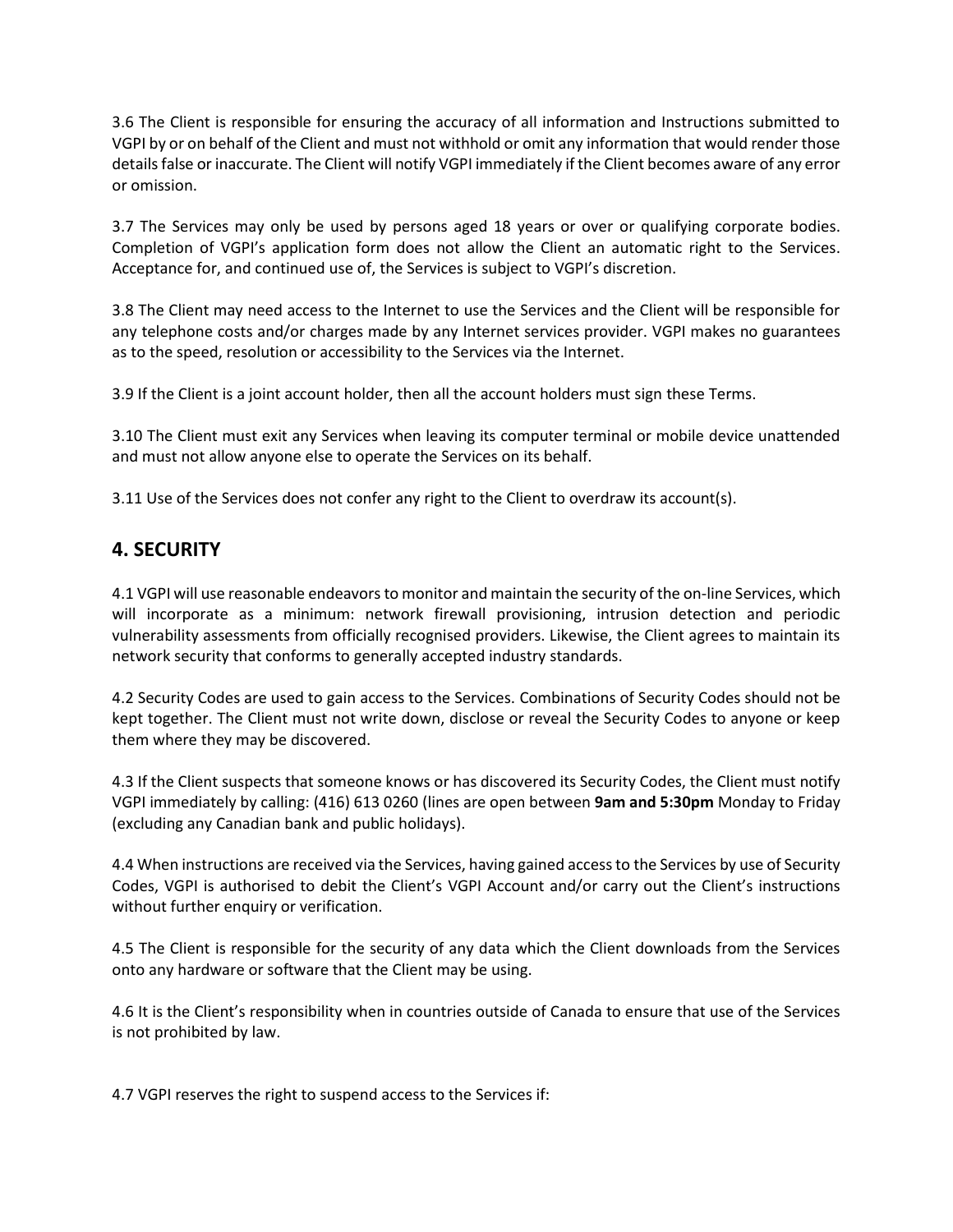a) Incorrect Security Codes are used to try to access the Services;

- b) VGPI suspects that an unauthorised person is attempting to access the Services;
- c) Any other person has access to the Security Codes; or
- d) In VGPI's discretion, there is reasonable justification for doing so.

4.8 For client security VGPI will not ask for the following personal information in emails or over the telephone:

- a) Credit or debit card numbers
- b) Bank account numbers (unless in response to you instructing a payment request.)
- c) Passport or Driver's License numbers
- d) Passwords

# **5. CHARGES**

5.1 Charges may be levied for payments made through the Services. These charges will be debited to the Account used for the payment. Standard charges are displayed in the Fees section on the Website.

## **6. DELIVERY AND PAYMENTS**

6.1 VGPI's standard settlement instructions for the segregated designated currency accounts are displayed on the online account by selecting the appropriate currency. VGPI accepts no responsibility in the event that the Client sends currency to the incorrect client currency account or bank.

6.1 VGPI's standard settlement instructions for the segregated designated currency accounts are displayed on the online account by selecting the appropriate currency. VGPI accepts no responsibility in the event that the Client sends currency to the incorrect client currency account or bank.

6.2 In the event of an instant exchange: the credit of the purchased currency and the debit of the sale currency will be immediately posted to the Account. Any payments away or card authorisations will only be processed across the Account if there is a sufficient net positive balance when taking all currency balances into account.

# **7. ONLY APPLICABLE TO PRO ACCOUNTS:**

7.1 In the event of a Spot Trade, the Client will pay the Sale Currency in full into the Client Nominated Account for value no later than the close of business the following Working Day. In the event of a Forward Trade, the Client will immediately (in the normal course of events within 24 hours after the Order is placed unless otherwise agreed in writing) pay into the Margin Nominated Account in cleared funds a Margin of 10% of the full amount of the Sale Currency, or such other percentage as VGPI may specify at its sole discretion, and will pay any outstanding balance of the Sale Currency into the Client Nominated Account not later than one Working Day before the Value Date of the particular Forward Trade. Additional margin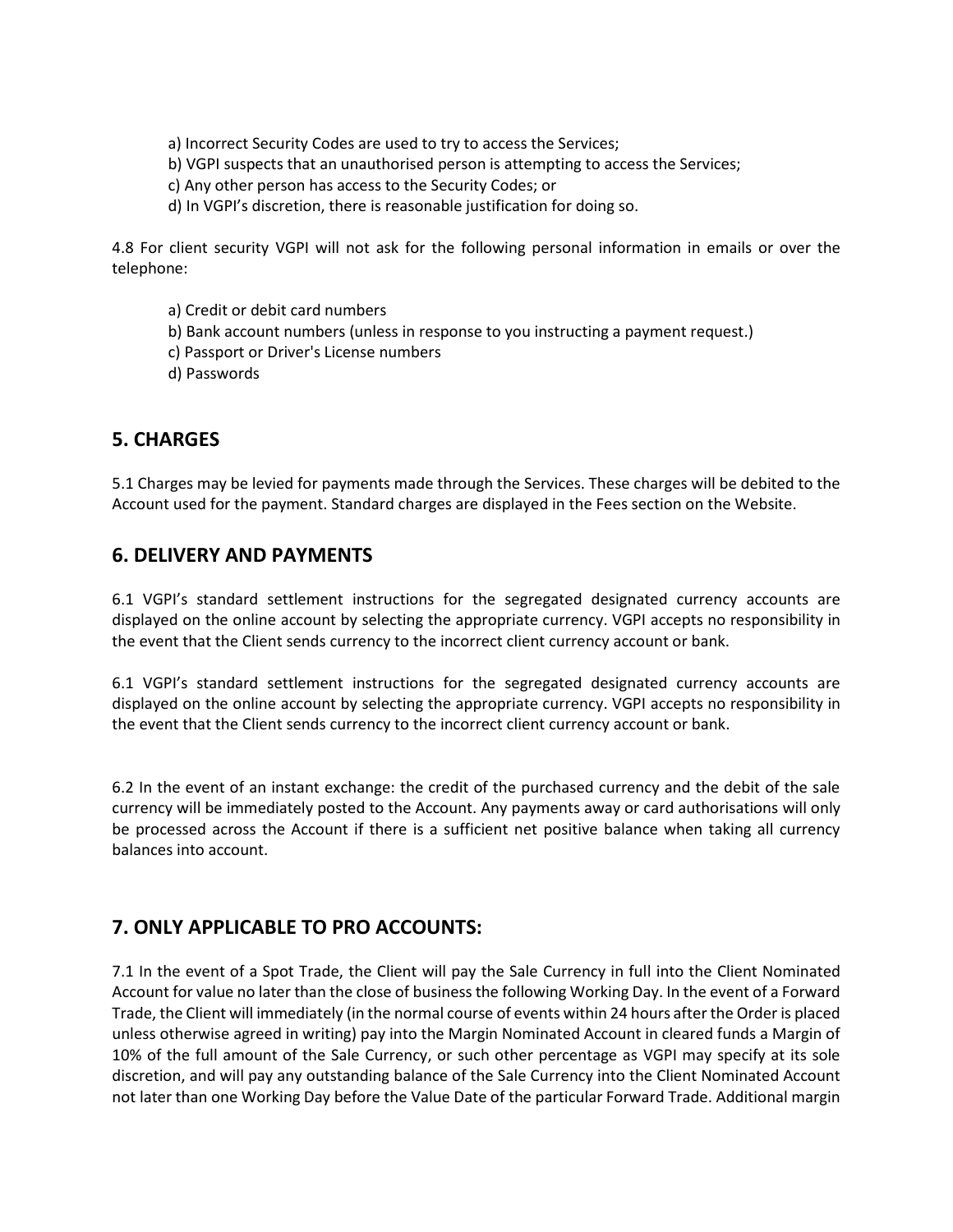will be called for to cover exchange losses incurred over the life of the Forward Trade due to changes in exchange rate from time to time. These margin calls are expected to be funded within 24 hours of the request, failing which the Forward Trade contract may be cancelled or unwound with the Client being held responsible for any losses incurred by VGPI. Any margin held by VGPI will be lodged against the forward position of the Client held in the name of VGPI. The Client acknowledges that this margin money will not be covered by the client money rules. Where margin money is not received in time, a daily administration fee of 0.05% will be applied against any negative balance on the Account.

7.2 In the event of a Same Day Trade, the Client will pay the Sale Currency into the Client Nominated Account by no later than 12.00pm (Toronto time,) on the applicable Working Day, unless VGPI stipulates otherwise.

7.3 All payments made by the Client under this Agreement shall be free from and without set-off, withholding, counterclaim or deduction whatsoever. VGPI shall make all payments due to the Client under this Agreement in full unless required by law to make deductions, including deductions or withholdings in respect of any taxation liabilities.

7.4 The network of correspondent banks that VGPI uses specify cut off times for the receipt of payment instructions and the dispatch of electronic payments. VGPI accepts no responsibility for any consequences attributable to accounts that are not fully funded on the date payment is due to be made.

7.5 VGPI reserves the right to make a Variation Margin call to re-establish the Margin to the original percentage level agreed for the specific trade (10%, or otherwise agreed with the Client) if the Margin subsequently falls below the applicable threshold for that Trade.

7.6 All Margin Calls must be paid within twenty-four hours of VGPI first communicating the Margin Call to the Client.

The Margin will vest automatically in VGPI in any of the following circumstances:

a) On the Value Date;

b) if the Client breaches any material term of the Agreement;

c) if the Client becomes unable to pay its debts as they become due or has a bankruptcy or (as applicable) insolvency petition presented against it, or the Client proposes a form of composition or arrangement to its creditors, or the Client ceases or threatens to cease to carry on all or a part of its business.

7.7 All funds provided by the Client under a Contract (whether as security or otherwise) may be appropriated by VGPI if VGPI incurs any liability in respect of any Trade or if the Client is unable to pay sums due to VGPI or otherwise breaches this Agreement.

7.8 VGPI may, at its discretion, make payments to third party introducers.

7.9 When a Trade is booked for same day value, cleared funds must be received by VGPI by 12:00 hrs. Toronto time on that day.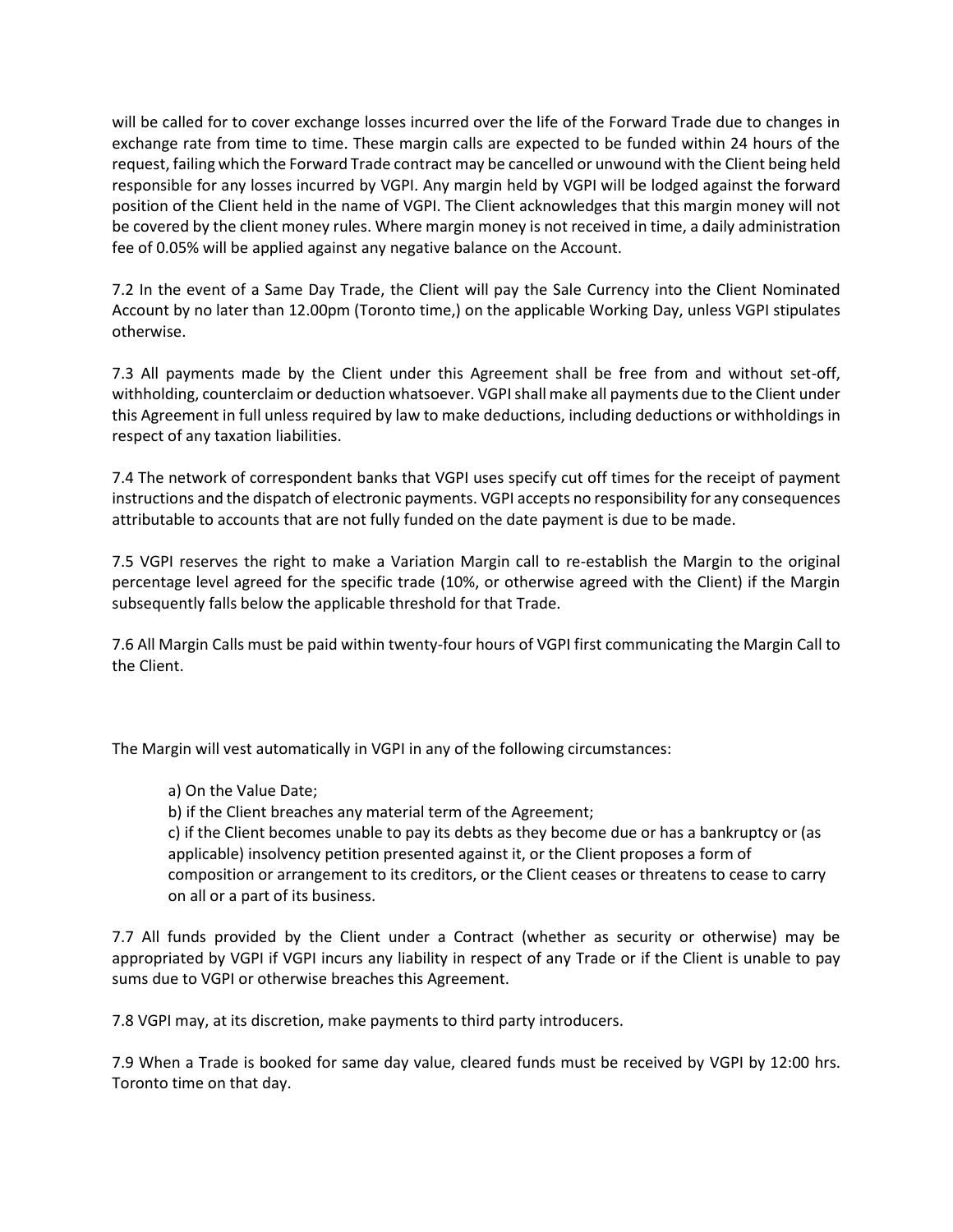# **8. PAYMENT**

8.1 If paying by Electronic Funds Transfer ("EFT"), in order to fund your transfer by direct debit from your bank account, you must complete a PAD Authorization Form and return the signed form to us.

8.2 Such authorization shall remain in effect until canceled or revoked in accordance with this Agreement and the applicable PAD terms and conditions. You may revoke your authorization by calling us or by writing to us at VGPI Global Payments Inc. 140 Yonge Street, Toronto, Ontario M5C 1X6 (or such other address as we notify to you in writing).

8.3 You acknowledge that revocation of a PAD Authorization will not terminate or affect any obligations you have under this Agreement.

8.4 When you select payment method to fund a Trade, you are providing authorization for VGPI to make electronic withdrawals from your bank account in the amount you specify.

8.5 You must notify us immediately if there is any discrepancy between the amount of your Trade and the amount withdrawn from your bank account.

8.6 If an EFT fails due to insufficient funds or is otherwise rejected, we may resubmit the EFT for processing in accordance with the rules of the Canadian Payments Association.

## **9. DEFAULT AND TERMINATION**

9.1 VGPI may close out all or part of any currency exchange or Trade and /or terminate the Agreement without notice if:

a) The Client fails to make any payment for a Service when due in accordance with these Terms;

b) The Client is in material breach of this Agreement or fails to comply with its obligations in respect of a Trade;

c) The Client is in breach of any relevant statute, regulation or regulatory regime;

d) It becomes unlawful for VGPI to perform its obligations under these Terms;

e) The Client becomes unable to pay its debts as they become due or has a bankruptcy or (as applicable) insolvency petition presented against it or the Client propose a form of composition or arrangement to its creditors or if the Client ceases or threaten to cease to carry on all or a part of your business; or

f) Any of the events specified above or anything analogous to them occurs under the laws of any applicable jurisdiction.

If the Client becomes aware of the occurrence of any event referred to above, the Client must give VGPI immediate written notice.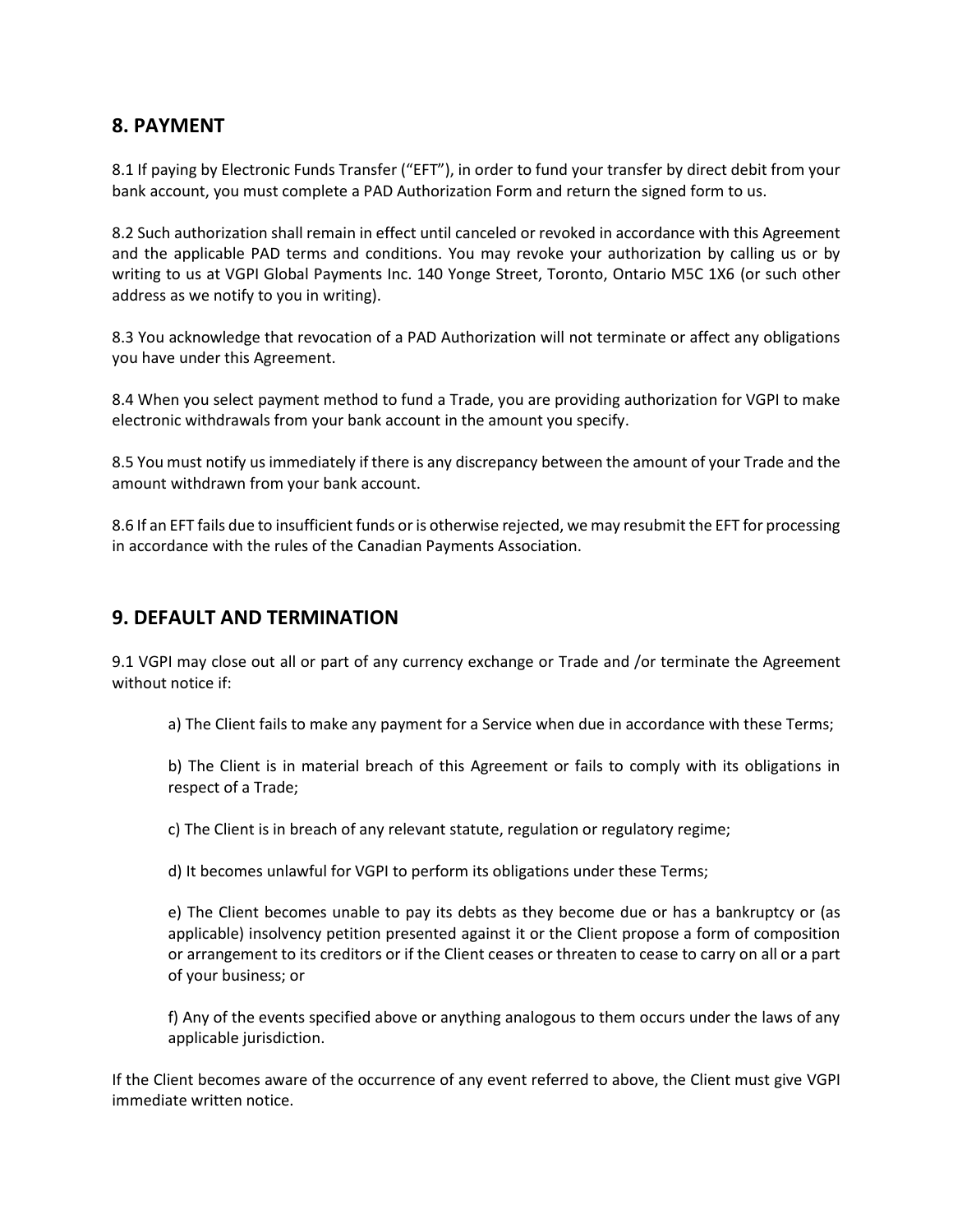9.2 Default for Non-Payment: We may deem you in default of this Agreement if you fail to make full payment for any Trade when due or your EFT payment bounces, is returned unpaid or otherwise is dishonored and no alternate form of payment is received by us. Your failure to pay any amount owed to us is a breach of this Agreement. In addition to the amount owed, you will be liable for losses resulting from reversing the Trade and costs we incur during collection. Collection costs may include attorneys' fees and expenses, cost of arbitration proceedings, collection agency fees, applicable interest and other related costs.

9.3 We reserve the right to reverse any Trade that is deemed in default without notice to you. When we reverse a Trade, we sell back the currency that we purchased at the time you booked the Trade at the prevailing market rate. If the value of the purchased currency has strengthened, a loss will be incurred, and you will be liable for the amount of that loss.

# **10. LIMITATION OF LIABILITY**

10.1 The following provisions set out VGPI's entire liability to the Client for any losses, costs (including legal costs), damages, expenses, taxes, charges or any other liability whatsoever ("Claim") except for death or personal injury caused by VGPI's negligence or the negligence of those for whom VGPI are legally responsible that causes death or personal injury, or for VGPI's fraudulent misrepresentation.

10.2 The limitation and exclusion of liability is set on the basis that the Client is aware of the volatility of the foreign currency market.

10.3 VGPI relies on its network of correspondent banks, which in-turn is made up of clearing and settlement banks with which VGPI does not have a direct relationship. These banks apply different checks to the payments that they process and sometimes there are delays in the onward delivery of payment pending anti-money laundering checks. In some cases, the payments may be returned. If any of these things occur, VGPI will not be liable to the Client for any resulting losses or other liability.

10.4 VGPI is not liable for any Claim that arises as a result of currency fluctuation between the Order Confirmation and the Value Date, or as a result of the Client's non-compliance with the terms of this Agreement or caused by the failure or delay of any third party in the transmission, provision or delivery of any part of the Service.

10.5 VGPI is not liable for indirect loss, or for loss of profits, management time, contracts, goodwill or anticipated savings, even if such loss was reasonably foreseeable.

10.6 Subject to provisions of this paragraph, VGPI's total aggregate liability to a Client for any Claim will not exceed the total Sale Currency paid by the Client in respect of the Order giving rise to the Claim, or where no Order is the basis for a claim, CDN\$ 50,000 (fifty thousand Canadian dollars in aggregate).

10.7 The Client will indemnify and keep VGPI indemnified against all losses (including legal costs on a solicitor and own client basis) and liabilities incurred by VGPI in the proper performance of Services for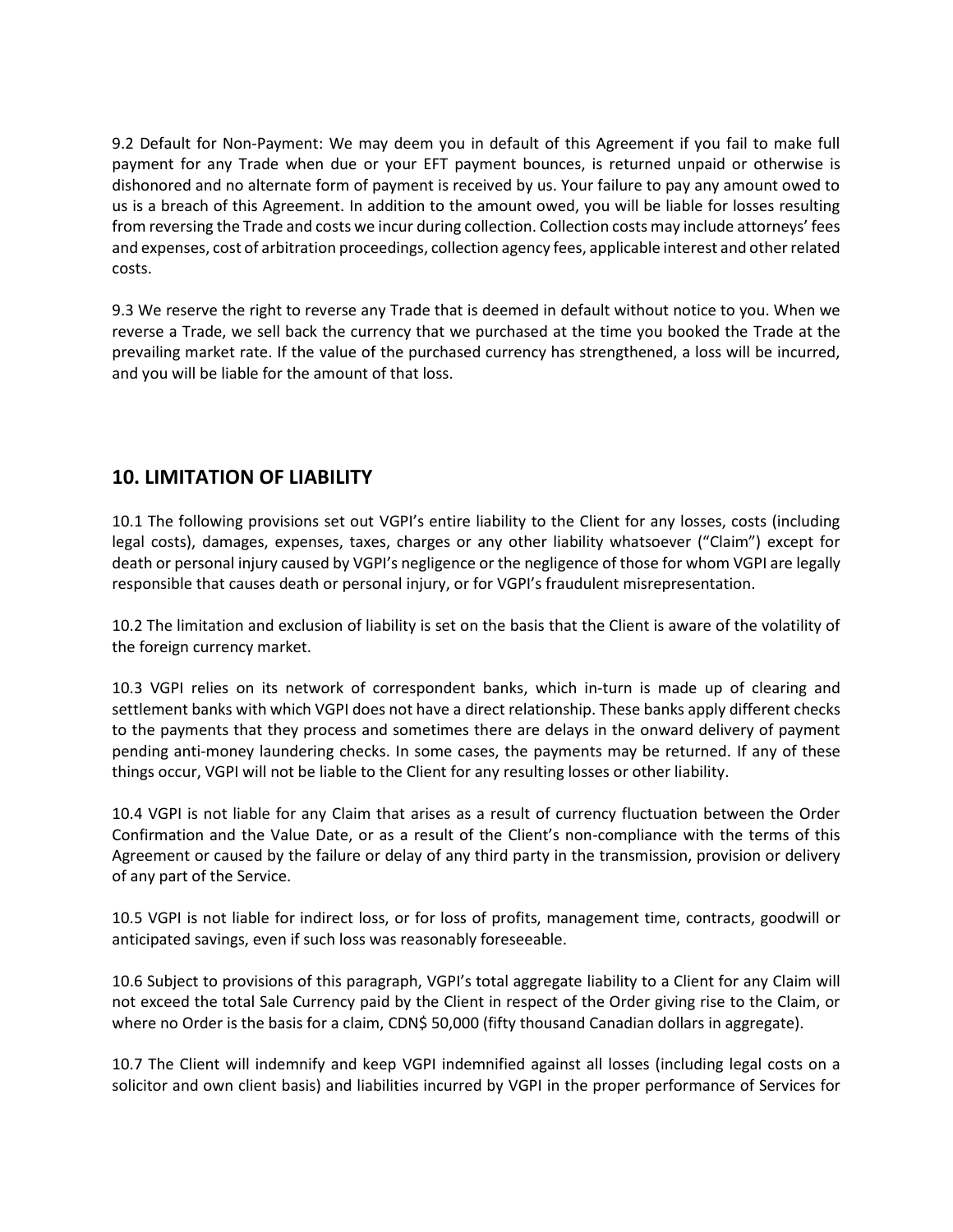the Client or in the enforcement of VGPI's rights hereunder and, in particular, losses and liabilities incurred as a result of:

a) Any default in payment by the Client of any sum due under a Contract or any other breach of this Agreement;

b) VGPI carrying out the Client's instructions: or

c) VGPI exercising its rights as mentioned in the Default and Termination section of these Terms, but in such event VGPI will have the right, as an alternative to its right to an indemnity, to set off against any monies held by VGPI on the Client's account any amounts owed by the Client to VGPI.

10.8 If there has been any breach of security for which the Client is responsible, VGPI will not be liable for any resulting loss or damage suffered by the Client.

10.9 Both parties acknowledge that, due to the nature of the Internet and electronic communication, there is a risk that communications may not operate free from error or interruption. VGPI shall not be liable:

a) In the event of any error or interruption in communications; or for any losses or delays in the transmission of Instructions to the Services caused by any internet services provider or by software failure; or

b) For any breaches of security of the Services beyond VGPI's reasonable control; or for any indirect or consequential loss the Client may suffer as a result of using the Internet to access the Services.

10.10 The Client shall be responsible for monitoring all of its Orders until VGPI confirms execution or cancellation of the Order.

10.11 Both parties acknowledge that it may not be possible to cancel or modify an Order. Any attempt to cancel or modify an Order is simply a request to cancel or modify.

10.12 Both parties recognise that Stop Loss Orders that are activated are filled at the best possible rate and on a best effort basis, and are not guaranteed at the rate at which they are entered. There is therefore a risk that such orders may be executed on less advantageous terms. In volatile markets, pricing spreads may widen such that a rate may appear to be available but is not. There may be situations where orders may not be filled due to circumstances beyond VGPI's control. In each case, VGPI will not be liable for any resulting loss or damage suffered by the Client.

10.13 The Client shall remain responsible for all Orders entered using user names, passwords and Security Codes provided or created by it.

10.14 It should be recognised that any payment Instructions are entered at the Client's risk and that VGPI shall not be liable for any errors in such payment Instructions entered by the Client. Should any errors occur due to the incorrect input of data, VGPI may endeavor to retrieve such funds on the basis that any costs incurred in the retrieval of funds shall be paid by the Client. VGPI shall not be liable for any loss of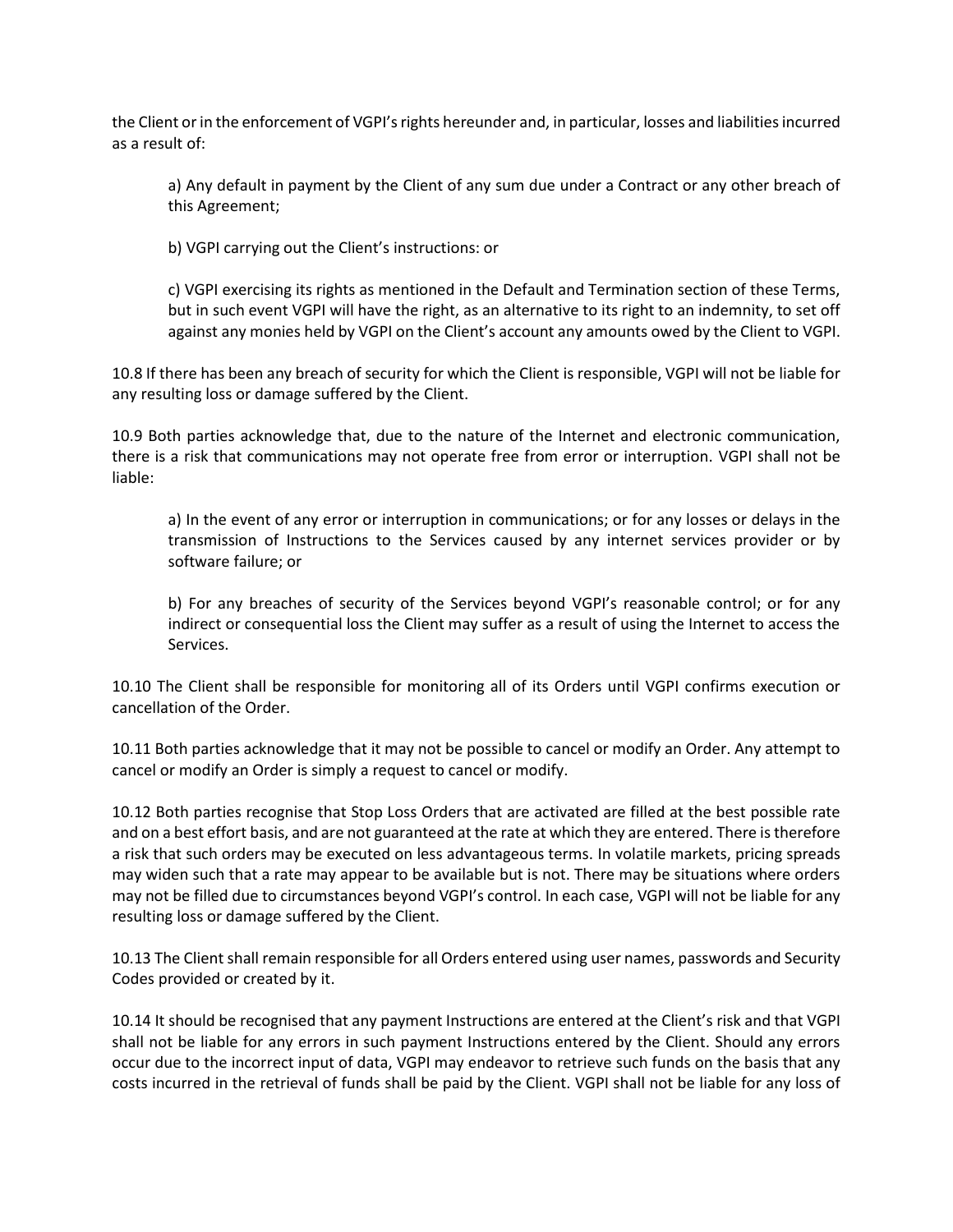interest or any subsequent cost or loss as a result of the payment Instruction being sent to the incorrect recipient.

# **11. WARRANTIES AND REPRESENTATIONS**

11.1 The Client warrants and represents to VGPI on a continuing basis that all information that the Client provides to VGPI from time to time is complete, true, accurate and not misleading in any material respect.

11.2 If the account is a corporate account the Client is obliged to inform VGPI with immediate effect if the beneficial ownership of the corporate changes by more than 10%.

11.3 The Client is acting as principal and not as another party's agent or representative.

11.4 The Client is not prevented by any legal disability or subject to any law or regulation that prevents it from performing under the Agreement and any related transactions contemplated by it.

11.5 The Client has all the necessary consents and has the authority to enter into this Agreement and subsequent Orders or other transactions contemplated by this Agreement (and if the Client is a body corporate, the Client is properly empowered and has obtained all necessary corporate or other authorities pursuant to its constitutional and organisational documents).

11.6 The Client complies with all relevant laws, regulations, exchange control requirements and registration requirements.

11.7 All Orders are placed in the course of the Client's usual trade or business and will be for trade and commercial purposes only and not for currency speculation.

11.8 The Client may take currency fluctuation risk in and ownership of the purchased currency upon payment of the full amount of the sold currency, as directed by the Client's Instructions contained in the relevant Order.

# **12. TAPE RECORDING OF CONVERSATIONS AND RECORD KEEPING**

12.1 The Client agrees that VGPI may record telephone conversations between the Client and VGPI and use such recordings, or transcripts from such recordings, as evidence in any dispute or anticipated dispute. VGPI is a global company and may access or store personal information in multiple countries, including countries outside of your own country to the extent permitted by applicable law.

# **13. ONLINE AVAILABILITY**

13.1 From time to time, the Services may be closed down for repair, maintenance work or upgrade or where it is necessary to protect the Client's interests or those of VGPI. VGPI shall, where practicable, give as much notice as possible in these circumstances. VGPI cannot guarantee availability of the Services for 100% of the time but endeavors to ensure a minimum of 99.95% availability.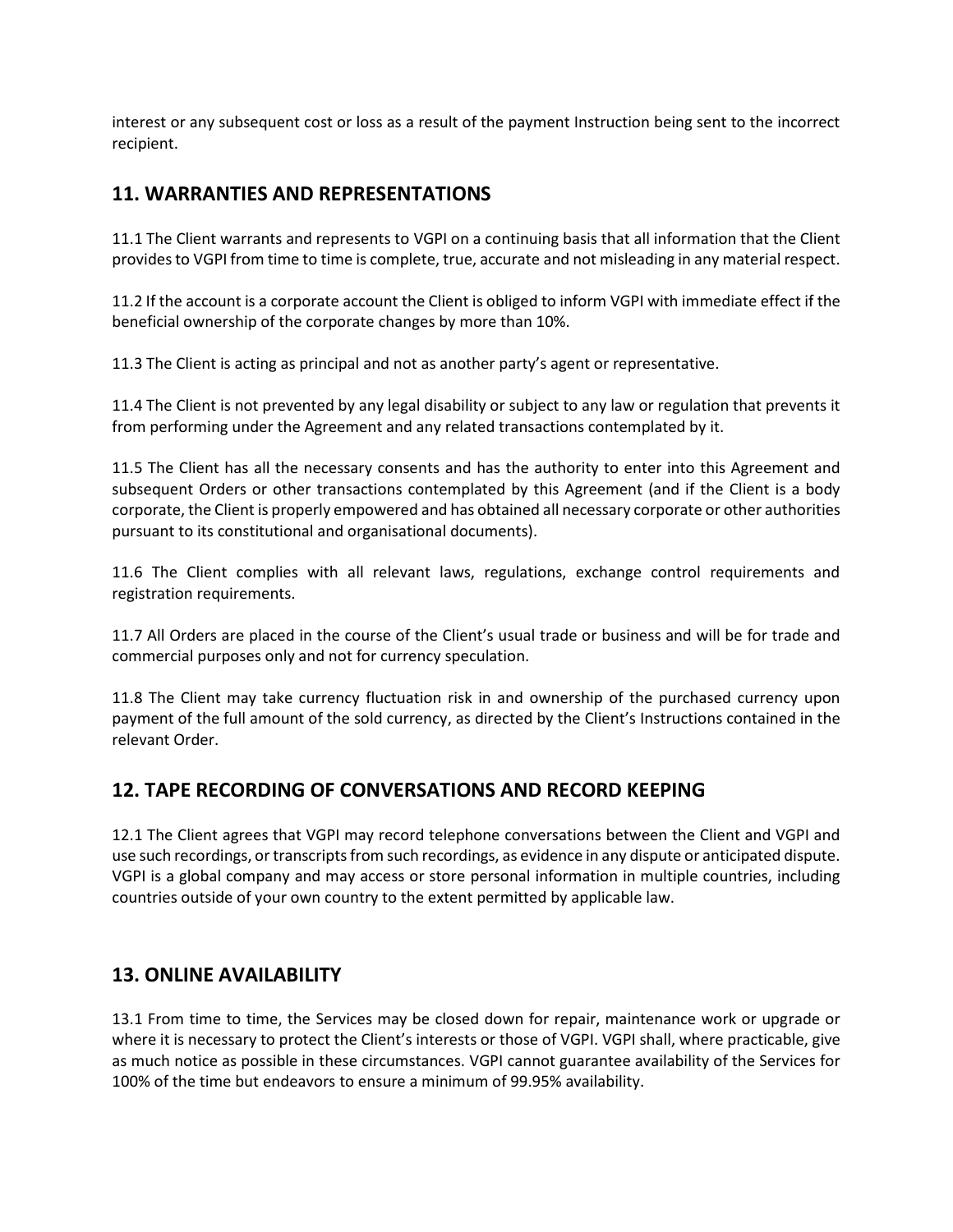# **14. DATA PROTECTION**

14.1 In entering into this Agreement the Client will be providing VGPI with personal information. The Client consents to VGPI processing all such information for the purposes of performing this Agreement and also for the purposes of administering the relationship between the Client and VGPI. VGPI may, in accordance with all applicable laws, use and/or disclose such information to any of its associated companies for sales and marketing purposes unless the Client notifies VGPI of its objection to this in writing.

14.2 VGPI collects personal information relating to the Client, and the Client's employees, representatives and Users, as necessary for the purposes of providing the Services, as more fully described below.

14.3 The personal information that VGPI may collect includes the name, address, telephone number, date of birth, occupation of the Client and/or authorized signatories, beneficial owners, third parties or directors of the Client and any other information that VGPI may be required to collect under the Proceeds of Crime (Money Laundering) and Terrorist Financing Act (Canada), including records required in connection with ascertaining the identity of the Client and/or authorized signatories of the Client.

14.4 VGPI may use or disclose personal information in the following circumstances:

a.) to legal, regulatory or self- regulatory authorities when required by law;

b.) VGPI may at times use agents or service providers to collect, use and disclose personal information in connection the performance of the Services. You authorize your wireless operator to disclose to VFX Global Payments Inc. and its third-party service providers your mobile number, name, address, email, and other subscriber status and device details, if available, solely to verify your identity and prevent fraud for the duration of the business relationship. See our Privacy Policy for how we treat your data.

c.) Where it is necessary to effect, administer, or enforce a transaction requested or authorised by the Client, or in connection with servicing or processing a financial product or service requested or authorised by the Client;

d.) Where reasonably necessary to protect the confidentiality or security of Client records, the services or products VGPI offers, or transactions VGPI processes or handles;

e.) To protect against, or prevent, actual or potential fraud, identity theft, unauthorised transactions, claims or other liability, as well as for resolving Client disputes, inquiries or checking credit;

f.) To comply with local laws or regulation, other legal requirements or other legal processes.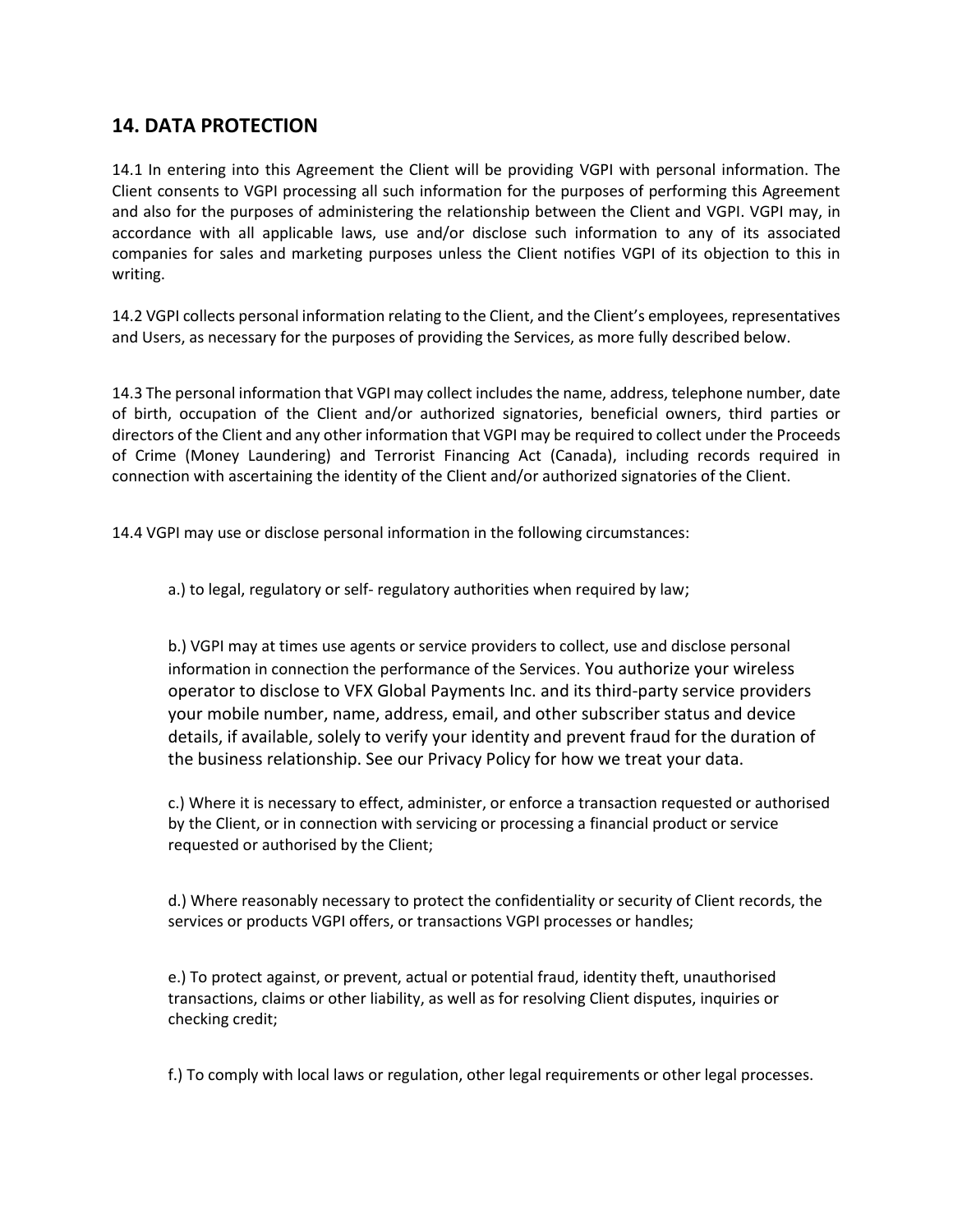14.9 VGPI restricts access to the personal information to those employees and agents who need to know that information to provide products or services to the Client or fulfil certain obligations described above.

14.10 VGPI takes our client's security very seriously and maintains physical, electronic, and procedural safeguards to protect the Clients' personal information.

14.11 VGPI may, in the process of carrying out its business, transfer the Client's personal data to countries outside of Canada. Should the need arise, all personal data will be afforded all protection required by law against any unauthorised or accidental disclosure, access, or deletion.

14.12 By agreeing to this Agreement, the Client hereby agrees to such data being so collected, used and transmitted to others, as set out in this Agreement, and represents and warrants to VGPI that it has obtained all necessary consents from employees, representatives and users whose personal information is provided, to allow VGPI to collect, use and disclose their personal information for the purposes described in this Agreement.

14.13 Unless the Client has indicated otherwise, VGPI may contact the Client with information about the products and services available believed to be of interest to the Client. If the Client prefers not to receive marketing promotions, the Client should advise in writing and such communication will cease.

# **15. CLIENT MONEY**

15.1 Client money will be held separately from VGPI's own funds and will not be used by VGPI in the course of its own business.

15.2 Money relating to Same Day Trades and Spot Trades held by VGPI on the Client's behalf will be held in a segregated designated Client account.

15.3 VGPI will hold any Margin funds on trust in a designated Client account. This means that the Client is still the beneficial owner of this money until such point as VGPI incurs any costs, losses or liabilities in connection with or arising out of the Client's Contract(s), including liabilities VGPI incurs with third party currency dealers, exchanges, brokers, banks or similar entities. At that point, VGPI will become the beneficial owner of that proportion of the money, held as a Margin, equal to its costs, losses, or liabilities, without notice or demand by VGPI. VGPI may also offset any Margin(s) or other monies VGPI is holding in respect of any one of the Client's Contracts, against any costs, losses and/or liabilities that VGPI incurs in connection with or arising out of any other Contract the Client has with VGPI.

## **16. FUNDS TRANSFER AND PAYMENT SERVICE REGULATIONS**

16.1 After a foreign exchange trade is settled, VGPI will send the Client's funds to a bank account specified by the Client. Under certain conditions, this payment service is regulated by the United Kingdom's Financial Conduct Authority. These conditions may include payments to third-parties in all EEA states in Euros, Sterling or other currencies, but do not include payments to banks outside the EEA.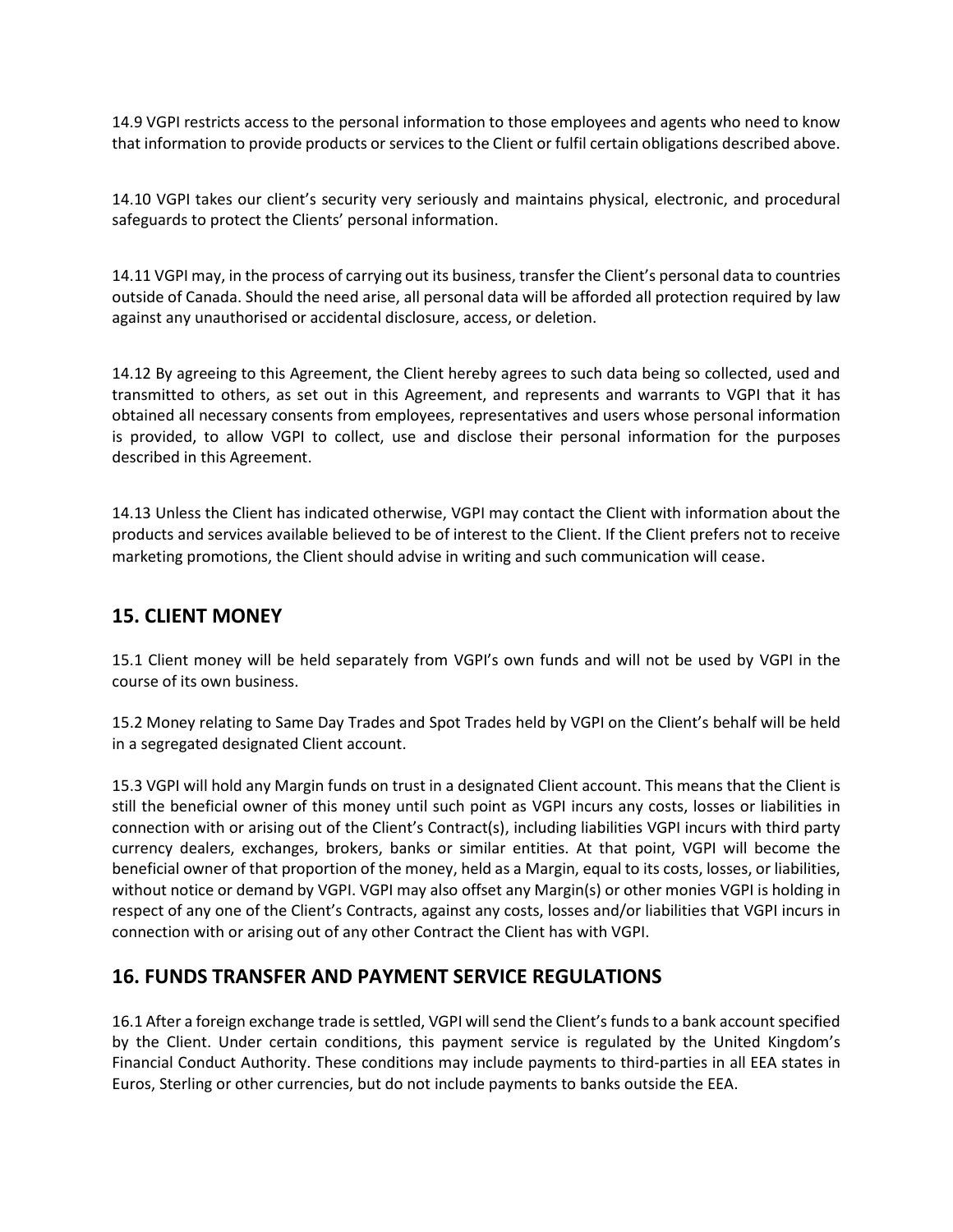16.2 VGPI may use third party payment providers in EEA states that have an obligation to disclose certain details of the originator of a payment to comply with Regulation EC 1781/2006 and the inclusion of such details on the transfer of funds. The Client authorises VGPI to do this.

16.3 The Client agrees that VGPI may retain funds received by it for further credit to the Client's account until VGPI's anti-money laundering procedures and checks have been completed. If VGPI is unable to do this satisfactorily, it will return the funds to the originator less any bank charges relating to their return.

16.4 Where the Client asks VGPI to trace a payment and notify it of the outcome, VGPI will do so on a best efforts basis. If it transpires that the funds arrived at the beneficiary, VGPI reserves the right to charge an administration fee.

16.5 If funds are received into your account which were sent in error you consent to us to provide information about you to the payer's bank to help them recover the payment.

## **17. COMPLAINTS**

17.1 VGPI aims to get it right first time and to provide superior levels of customer service. However, should the Client experience any problem, VGPI will seek to resolve it as quickly as possible. If the Client would like to make a complaint, it should refer to VGPI's Complaints Policy for details of VGPI's procedures for dealing with complaints. The Complaints Policy is available by contacting VGPI directly. Complaints can also be directed to [complaints@vfxfinancial.ca](mailto:complaints@vfxfinancial.ca)

17.2 If the Client is not satisfied with VGPI's response, it may be able to refer its complaint to the Ombudsman for Banking Services and Investments (OBSI). The Ombudsman for Banking Services and Investments (OBSI) may be contacted at:

Ombudsman for Banking Services and Investments Attn: Compliance Officer 401 Bay Street, Suite 1505 P.O. Box 5 Toronto, ON M5H 2Y4 Email: [compliance@obsi.ca](mailto:compliance@obsi.ca) Telephone: Toll-free: 1 (888) 451-4519 TTY Telephone: 1 (855) TTY-OBSI (1-855-889-6274) Toll free fax: 1 (888) 422-2865

# **18. GENERAL**

18.1 Words shall have the meanings given to them in these Terms or, if not defined, their usual meaning in the currency markets.

18.2 The Agreement, and any dispute or claim (including non-contractual disputes or claims) arising out of or in connection with it or its subject matter or formation, shall be governed by and construed in accordance with the laws of the Province of Ontario and the federal laws of Canada applicable therein and shall be subject to the exclusive jurisdiction of the courts of Ontario. The parties confirm that it is their express wish that these Terms, as well as any other documents relating to these Terms, including notices, have been and shall be drawn up in the English language only.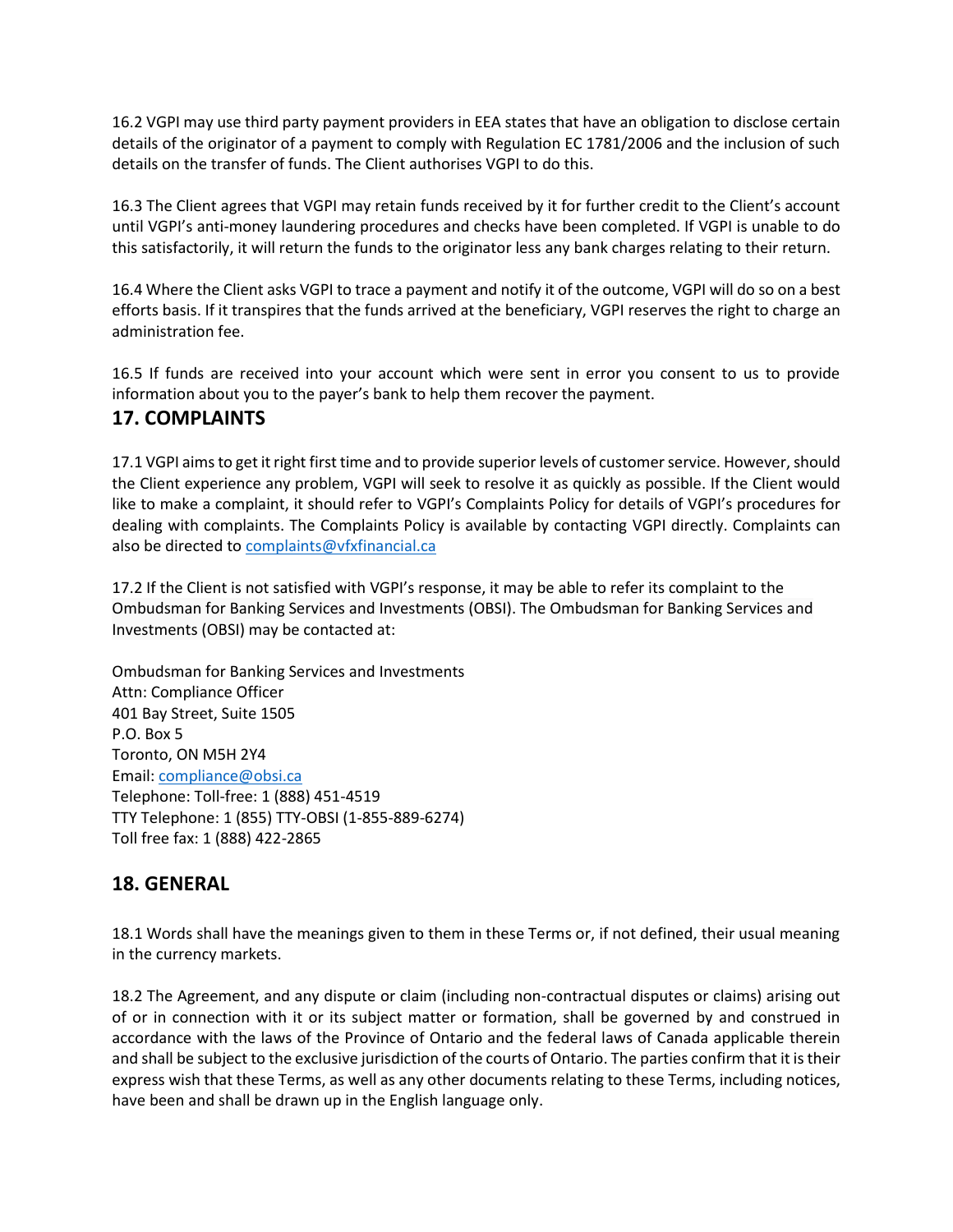18.3 These Terms may be amended by VGPI posting the amended Terms on its Website or providing the Client with a paper copy of such amended Terms. Such amended Terms will become effective on the date specified in the notice, which shall be no less than 30 days from the date posted on the website or mailed, or otherwise provided to the Client in paper copy. Unless otherwise agreed by VGPI in writing, an amendment will not affect any legal rights or obligations which may have already arisen under the former version(s) of these Terms. If the Client does not agree to the changes, it has the right to terminate the Agreement immediately and without charge before the date that the amended Terms become effective.

18.4 A reference to a statute or statutory provision is a reference to such statute or provision as amended or re-enacted from time to time. A reference to a statute or statutory provision includes any subordinate legislation made under that statute or statutory provision from time to time, as amended or re-enacted from time to time.

18.5 Any phrase introduced by the terms *including, include, in particular* or any similar expression shall be construed as illustrative and shall not limit the sense of the words preceding those terms.

18.6 VGPI shall not be in breach of this Agreement nor liable for delay in performing, or failure to perform, any of its obligations under this Agreement if such delay or failure result from an event or circumstance beyond VGPI's reasonable control. If the period of delay or non-performance continues for 1 week or more, the Client may terminate this Agreement by giving 1 week's written notice to VGPI.

18.7 The Client may not assign, transfer, mortgage, charge, subcontract, declare a trust over or deal in any other manner with any or all of its rights or obligations under the Agreement without VGPI's prior written consent.

18.8 No failure or delay by VGPI to exercise any right or remedy provided under the Agreement or by law shall constitute a waiver of that or any other right or remedy, nor shall it prevent or restrict the further exercise of that or any other right or remedy. No single or partial exercise of such right or remedy shall prevent or restrict the further exercise of that or any other right or remedy.

18.9 If any provision or part-provision of the Agreement is or becomes invalid, illegal or unenforceable, it shall be deemed modified to the minimum extent necessary to make it valid, legal and enforceable. If such modification is not possible, the relevant provision or part-provision shall be deemed deleted. Any modification to or deletion of a provision or part-provision under this clause shall not affect the validity and enforceability of the rest of the Agreement.

18.10 No one other than a party to this Agreement and their permitted assignees shall have any right to enforce any of its terms.

18.11 In order to protect the legitimate business interests of VGPI, the Client covenants with VGPI that it shall not at any time say anything which may be harmful to the reputation of the business of VGPI, whether defamatory or otherwise.

#### **19 REGULATORY REPORTING**